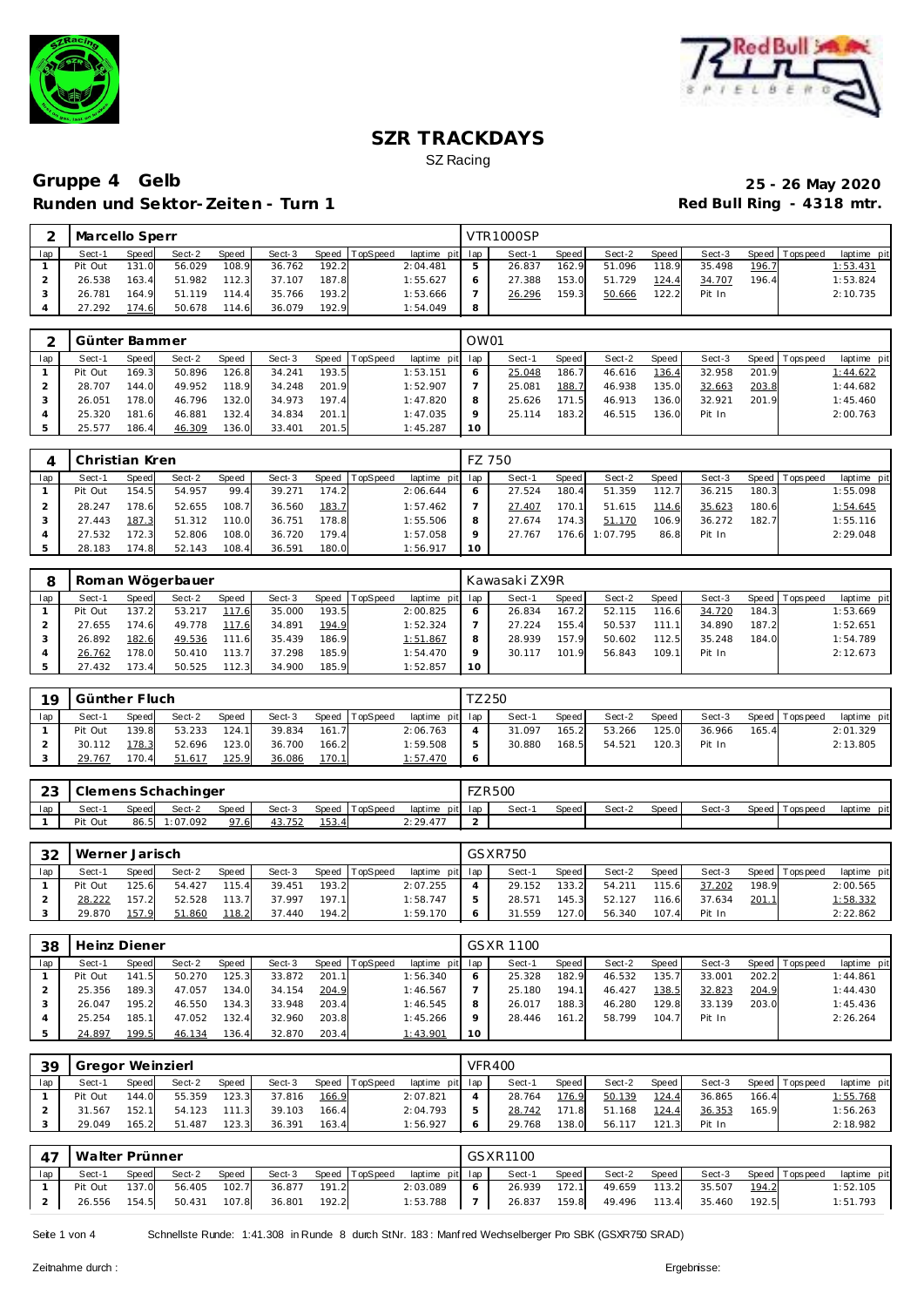



# Gruppe 4 Gelb<br>
Runden und Sektor-Zeiten - Turn 1 **25 - 26 May 2020**<br>
Red Bull Ring - 4318 mtr. **Runden und Sektor-Zeiten - Turn 1**

|  |  |  |                                                          | $\begin{vmatrix} 3 & 26.505 & 164.4 \end{vmatrix}$ 50.858 113.7 35.546 192.2 1:52.909 8 27.018 148.5 49.903 117.4 35.539 192.2 |  |  |  | 1:52.460 |
|--|--|--|----------------------------------------------------------|--------------------------------------------------------------------------------------------------------------------------------|--|--|--|----------|
|  |  |  | $\vert$ 4 $\vert$ 26.532 174.8 49.342 106.1 35.162 193.9 | 1:51.036   9   27.912 135.1 52.398 110.4 Pit In                                                                                |  |  |  | 2:09.722 |
|  |  |  | 5 26.287 176.6 49.020 106.5 35.188 194.2                 | $1:50.495$ 10                                                                                                                  |  |  |  |          |

| 57  | Killian Holzer |       |        |       |        |       |          |                 | W <sub>01</sub> |        |       |        |         |        |       |                 |             |
|-----|----------------|-------|--------|-------|--------|-------|----------|-----------------|-----------------|--------|-------|--------|---------|--------|-------|-----------------|-------------|
| lap | Sect-1         | Speed | Sect-2 | Speed | Sect-3 | Speed | TopSpeed | laptime pit lap |                 | Sect-1 | Speed | Sect-2 | Speed I | Sect-3 |       | Speed Tops peed | laptime pit |
|     | 29.599         | 168.8 | 50.106 | 131.7 | 35.900 | 163.1 |          | 1:55.605        | 5               | 29.793 | 167.0 | 49.998 | 115.4   | 37.432 | 162.4 |                 | 1:57.223    |
|     | 29.499         | 170.4 | 49.982 | 134.7 | 35.759 | 164.4 |          | 1:55.240        | 6               | 30.080 | 174.6 | 50.180 | 137.8   | 36.143 | 164.1 |                 | 1:56.403    |
|     | 28.906         | 171.8 | 50.591 | 135.0 | 35.954 | 161.4 |          | 1:55.451        |                 | 28.908 | 172.3 | 49.413 | 139.5   | 35.396 | 164.9 |                 | 1:53.717    |
|     | 29.063         | 172.9 | 49.028 | 138.8 | 35.140 | 166.2 |          | <u>1:53.231</u> | 8               | 29.400 | 168.3 | 51.746 | 122.2   | Pit In |       |                 | 2:12.971    |

| 58  | Gerald Lazar |              |          |       |        |       |          |          |         | <b>YZF750</b> |       |        |       |        |       |                |             |
|-----|--------------|--------------|----------|-------|--------|-------|----------|----------|---------|---------------|-------|--------|-------|--------|-------|----------------|-------------|
| lap | Sect-1       | <b>Speed</b> | Sect-2   | Speed | Sect-3 | Speed | TopSpeed | laptime  | pit lap | Sect-1        | Speed | Sect-2 | Speed | Sect-3 |       | Speed Topspeed | laptime pit |
|     | Pit Out      | 127.4        | 1:01.736 | 102.9 | 39.274 | 189.5 |          | 2:15.842 |         | 27.841        | 158.8 | 53.174 | 109.8 | 38.583 | 191.8 |                | 1:59.598    |
|     | 28.351       | 150.8        | 53.395   | 112.3 | 38.336 | 191.5 |          | 2:00.082 |         | 27.328        | 163.7 | 51.700 | 118.9 | 35.881 | 194.2 |                | 1:54.909    |
|     | 27.853       | 151.9        | 54.099   | 110.9 | 38.173 | 192.2 |          | 2:00.125 |         | 27.617        | د.141 | 52.421 | 111.8 | 38.002 | 185.6 |                | 1:58.040    |
|     | 28.025       | 41.1         | 55.844   | 106.9 | 38.825 | 191.5 |          | 2:02.694 | 8       | 29.145        | 144.0 | 56.597 | 103.3 | Pit In |       |                | 2:21.774    |

| 66  | Peter Vögel |       |          |              |        |       |                |                 | Ducati Pantha |       |        |       |        |       |                 |             |
|-----|-------------|-------|----------|--------------|--------|-------|----------------|-----------------|---------------|-------|--------|-------|--------|-------|-----------------|-------------|
| lap | Sect-1      | Speed | Sect-2   | <b>Speed</b> | Sect-3 |       | Speed TopSpeed | laptime pit lap | Sect-1        | Speed | Sect-2 | Speed | Sect-3 |       | Speed Tops peed | laptime pit |
|     | Pit Out     | 85.1  | 1:10.183 | 101.3        | 43.926 | 169.0 |                | 2:33.818        | 30.521        | 164.9 | 55.627 | 111.8 | 40.302 | 167.2 |                 | 2:06.450    |
|     | .947        | 137.2 | 1:01.315 | 107.8        | 42.114 | 166.9 |                | 2:15.376        | 31.395        | 163.4 | 55.981 | 109.5 | 40.033 | 167.4 |                 | 2:07.409    |
|     | 30.666      | 155.6 | 57.444   | 112.0        | 41.553 | 170.9 |                | 2:09.663        | 30.082        | 167.5 | 55.091 | 114.2 | 40.438 | 167.7 |                 | 2:05.611    |
|     | 30.592      | 163.9 | 56.233   | 106.1        | 42.186 | 171.7 |                | 2:09.011        | 30.192        | 152.5 | 59.215 | 103.3 | Pit In |       |                 | 2:23.506    |

| 71  |         | Thomas Eberharter<br>TopSpeed<br>Sect-2<br>Sect-3<br>Speed  <br>Speed<br>Speed<br>1:03.329<br>183.1<br>129.9<br>41.136<br>84.1<br>135.8 |        |       |        |       |  |                 |         | Aprillia RSV4 |       |        |       |        |       |                |             |
|-----|---------|-----------------------------------------------------------------------------------------------------------------------------------------|--------|-------|--------|-------|--|-----------------|---------|---------------|-------|--------|-------|--------|-------|----------------|-------------|
| lap | Sect-1  |                                                                                                                                         |        |       |        |       |  | laptime pit lap |         | Sect-1        | Speed | Sect-2 | Speed | Sect-3 |       | Speed Topspeed | laptime pit |
|     | Pit Out |                                                                                                                                         |        |       |        |       |  | 2:15.711        |         | 27.768        | 158.4 | 53.687 | 104.4 | 36.896 | 200.0 |                | 1:58.351    |
|     | 30.938  |                                                                                                                                         | 55.470 | 98.0  | 38.065 | 198.9 |  | 2:04.473        |         | 28.368        | 142.1 | 52.948 | 106.9 | 38.574 | 177.9 |                | 1:59.890    |
|     | 28.213  | 152.1                                                                                                                                   | 53.703 | 104.4 | 38.270 | 193.5 |  | 2:00.186        | 8       | 29.076        | 139.1 | 54.794 | 100.9 | 37.569 | 181.8 |                | 2:01.439    |
|     | 28.873  | 145.1                                                                                                                                   | 53.291 | 108.2 | 37.673 | 199.6 |  | 1:59.837        | $\circ$ | 28.017        | 145.3 | 56.757 | 112.0 | Pit In |       |                | 2:27.161    |
|     | 27.454  | 145.3                                                                                                                                   | 54.590 | 112.0 | 37.039 | 194.9 |  | 1:59.083        | 10      |               |       |        |       |        |       |                |             |

| 76  |         | Thomas Reich |                  |              |        |       |          |                 | CBR500 |         |        |       |        |       |                   |             |
|-----|---------|--------------|------------------|--------------|--------|-------|----------|-----------------|--------|---------|--------|-------|--------|-------|-------------------|-------------|
| lap | Sect-1  | <b>Speed</b> | Sect-2           | <b>Speed</b> | Sect-3 | Speed | TopSpeed | laptime pit lap | Sect-1 | Speed I | Sect-2 | Speed | Sect-3 |       | Speed   Tops peed | laptime pit |
|     | Pit Out |              | $118.7$ 1:07.152 | 89.1         | 46.350 | 155.8 |          | 2:29.524        | 32.031 | 148.7   | 58.096 | 95.7  | 42.261 | 161.7 |                   | 2:12.388    |
|     | 34.140  |              | 134.9 1:01.190   | 89.7         | 43.592 | 158.6 |          | 2:18.922        | 32.246 | 158.6   | 57.499 | 96.6  | Pit In |       |                   | 2:26.273    |
|     | 32.442  | 154.7        | 59.592           | 88.7         | 43.658 | 160.0 |          | 2:15.692        |        |         |        |       |        |       |                   |             |

| 111 | Klaus Holzer |              |        |       |        |       |          |             |         | Aprillia RSV4 |       |        |       |        |       |                   |             |
|-----|--------------|--------------|--------|-------|--------|-------|----------|-------------|---------|---------------|-------|--------|-------|--------|-------|-------------------|-------------|
| lap | Sect-1       | <b>Speed</b> | Sect-2 | Speed | Sect-3 | Speed | TopSpeed | laptime pit | lap     | Sect-1        | Speed | Sect-2 | Speed | Sect-3 |       | Speed   Tops peed | laptime pit |
|     | Pit Out      | 164.2        | 48.299 | 132.0 | 33.127 | 203.4 |          | 1:48.681    |         | 24.638        | 180.4 | 45.899 | 136.4 | 33.170 | 204.2 |                   | 1:43.707    |
|     | 24.814       | 185.1        | 46.106 | 133.7 | 33.055 | 204.9 |          | 1:43.975    |         | 24.441        | 187.  | 45.981 | 139.9 | 32.265 | 207.3 |                   | 1:42.687    |
|     | 24.746       | 186.0        | 45.657 | 140.3 | 33.625 | 205.3 |          | 1:44.028    | 8       | 24.356        | 188.3 | 45.021 | 139.5 | 32.256 | 206.9 |                   | 1:41.633    |
| 4   | 24.622       | 183.8        | 47.765 | 128.9 | 33.014 | 205.7 |          | 1:45.401    | $\circ$ | 24.763        | 168.0 | 46.845 | 140.3 | 32.447 | 207.7 |                   | 1:44.055    |
|     | 25.799       | 171.2        | 47.361 | 139.2 | 33.118 | 206.5 |          | 1:46.278    |         | 27.908        | 154.9 | 58.575 | 107.8 | Pit In |       |                   | 2:26.974    |

| 121 | Karl Koller |        |        |       |        |       |                |                 |         | Kawasaki ZXR 750 |       |        |       |        |       |                |             |
|-----|-------------|--------|--------|-------|--------|-------|----------------|-----------------|---------|------------------|-------|--------|-------|--------|-------|----------------|-------------|
| lap | Sect-1      | Speed  | Sect-2 | Speed | Sect-3 |       | Speed TopSpeed | laptime pit lap |         | Sect-1           | Speed | Sect-2 | Speed | Sect-3 |       | Speed Topspeed | laptime pit |
|     | Pit Out     | 131.11 | 56.591 | 115.1 | 35.978 | 190.5 |                | 2:03.538        | O       | 26.756           | 179.5 | 49.001 | 113.9 | 37.013 | 197.1 |                | 1:52.770    |
|     | 26.946      | 180.7  | 49.443 | 110.0 | 35.611 | 198.2 |                | 1:52.000        |         | 26.903           | 186.0 | 49.294 | 124.1 | 37.577 | 185.2 |                | 1:53.774    |
|     | 26.648      | 180.7  | 51.098 | 120.5 | 37.230 | 188.2 |                | 1:54.976        | 8       | 26.710           | 174.6 | 49.377 | 123.6 | 36.205 | 190.5 |                | 1:52.292    |
|     | 26.515      | 196.6  | 49.157 | 123.9 | 36.083 | 192.9 |                | 1:51.755        | $\circ$ | 28.744           | 137.7 | 54.748 | 114.2 | Pit In |       |                | 2:19.386    |
|     | 26.697      | 181.0  | 49.472 | 128.9 | 35.780 | 190.8 |                | 1:51.949        | 10      |                  |       |        |       |        |       |                |             |

|     | 173   Chris Zaiser |       |                |       |        |       |                |                 |         | MV Augusta F4 1000 |       |                |       |        |       |                |             |
|-----|--------------------|-------|----------------|-------|--------|-------|----------------|-----------------|---------|--------------------|-------|----------------|-------|--------|-------|----------------|-------------|
| lap | Sect-1             | Speed | Sect-2         | Speed | Sect-3 |       | Speed TopSpeed | laptime pit lap |         | Sect-1             | Speed | Sect-2         | Speed | Sect-3 |       | Speed Topspeed | laptime pit |
|     | Pit Out            |       | 124.3 1:08.075 | 92.5  | 49.462 | 157.7 |                | 2:35.471        | 4       | 32.508             | 127.0 | 1:04.615       | 88.2  | 45.898 | 169.5 |                | 2:23.021    |
|     | 33.638             |       | 126.8 1:06.598 | 93.8  | 46.428 | 165.6 |                | 2:26.664        | ь       | 35.163             |       | 105.7 1:06.719 | 99.8  | Pit In |       |                | 2:41.799    |
|     | 32.856             |       | 134.2 1:04.667 | 91.8  | 45.310 | 167.4 |                | 2:22.833        | $\circ$ |                    |       |                |       |        |       |                |             |

|     |         |       |        |       | 183   Manfred Wechselberger Pro SBK |       |                       |                 |   | I GSXR750 SRAD |       |              |       |        |       |                       |             |
|-----|---------|-------|--------|-------|-------------------------------------|-------|-----------------------|-----------------|---|----------------|-------|--------------|-------|--------|-------|-----------------------|-------------|
| lap | Sect-1  | Speed | Sect-2 | Speed |                                     |       | Sect-3 Speed TopSpeed | laptime pit lap |   | Sect-1         | Speed | Sect-2 Speed |       |        |       | Sect-3 Speed Topspeed | laptime pit |
|     | Pit Out | 181.6 | 48.519 | 125.0 | 33.678                              | 218.2 |                       | 1:49.096        | 6 | 23.873         | 189.7 | 46.752       | 127.7 | 32.341 | 221.3 |                       | 1:42.966    |
|     | 23.688  | 192.0 | 47.310 | 128.0 | 33.411                              | 221.3 |                       | $1:44.409$   7  |   | 25.067 181.9   |       | 45.398       | 130.4 | 32.631 | 221.3 |                       | 1:43.096    |

Seite 2 von 4 Schnellste Runde: 1:41.308 in Runde 8 durch StNr. 183: Manf red Wechselberger Pro SBK (GSXR750 SRAD)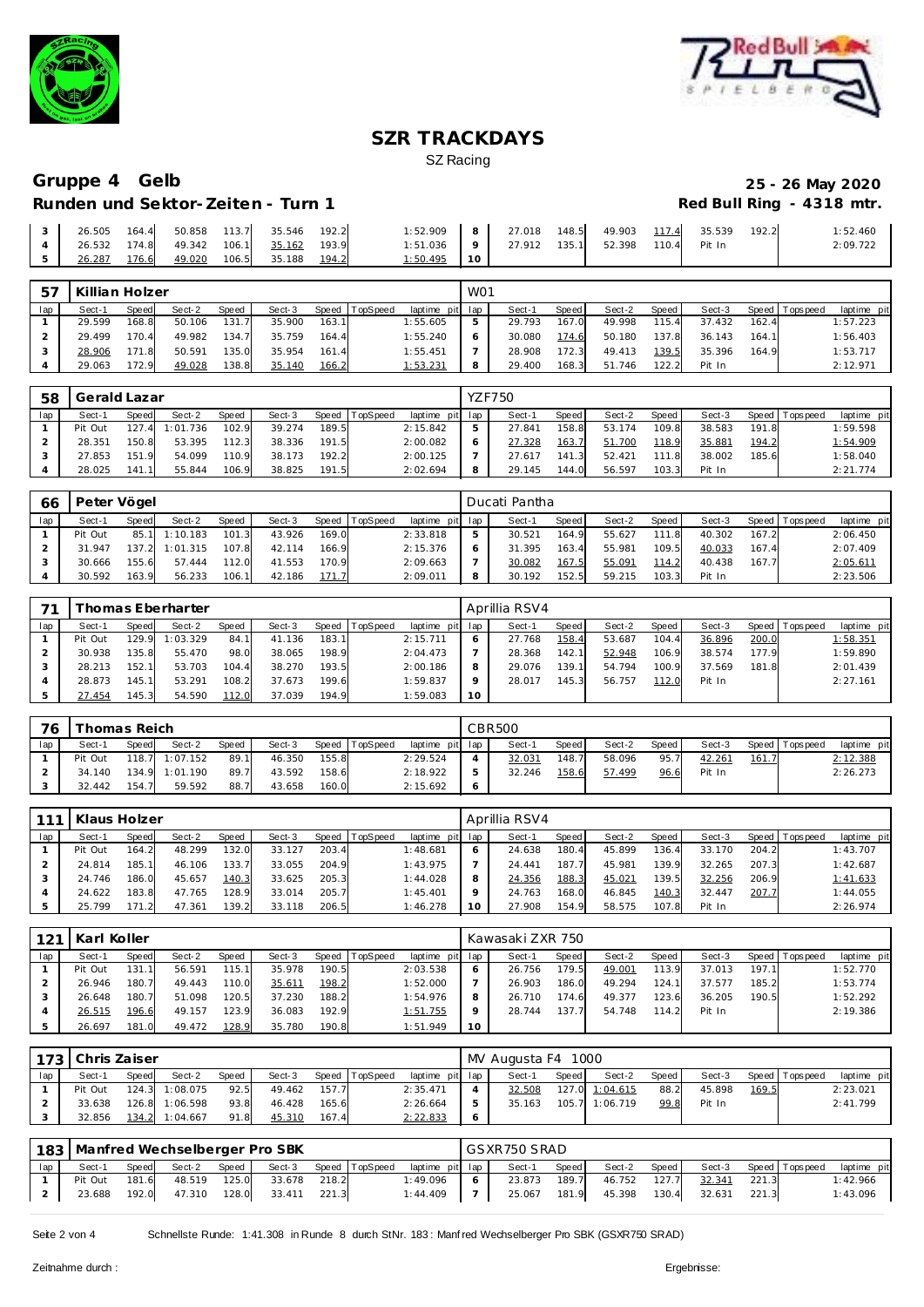



# Gruppe 4 Gelb<br>
Runden und Sektor-Zeiten - Turn 1 **25 - 26 May 2020**<br>
Red Bull Ring - 4318 mtr. **Runden und Sektor-Zeiten - Turn 1**

|  |                                                    |  |  | 1:43.678 8 23.687 192.0 $45.110$ $134.0$ 32.511 223.6     |  |  |  | 1:41.308 |
|--|----------------------------------------------------|--|--|-----------------------------------------------------------|--|--|--|----------|
|  | $\vert$ 4   24.096 180.7 46.727 120.0 33.342 224.5 |  |  | $1:44.165$   9   $23.618$ 171.0 47.031 129.8 32.459 222.2 |  |  |  | 1:43.108 |
|  |                                                    |  |  | 1:44.431   10   26.357 156.3    57.540 104.0    Pit In    |  |  |  | 2:10.517 |

| 198 |         |       | Andreas Kieslinger |       |        |       |          |                 |   | CBR600 |       |          |       |        |       |                 |             |
|-----|---------|-------|--------------------|-------|--------|-------|----------|-----------------|---|--------|-------|----------|-------|--------|-------|-----------------|-------------|
| lap | Sect-1  | Speed | Sect-2             | Speed | Sect-3 | Speed | TopSpeed | laptime pit lap |   | Sect-1 | Speed | Sect-2   | Speed | Sect-3 |       | Speed Tops peed | laptime pit |
|     | Pit Out | 142.6 | 57.382             | 102.3 | 38.622 | 187.2 |          | 2:06.234        |   | 28.010 | 157.7 | 52.132   | 113.4 | 36.279 | 193.5 |                 | 1:56.421    |
|     | 27.917  | 152.3 | 53.260             | 108.4 | 37.301 | 192.2 |          | 1:58.478        |   | 27.369 | 169.6 | 50.664   | 114.4 | 37.052 | 192.5 |                 | 1:55.085    |
|     | 26.987  | 170.4 | 52.208             | 108.2 | 37.654 | 190.8 |          | 1:56.849        |   | 26.784 | 158.1 | 53.014   | 118.7 | 36.375 | 193.2 |                 | 1:56.173    |
|     | 26.900  | 173.2 | 51.506             | 112.0 | 36.595 | 193.9 |          | 1:55.001        | 8 | 30.299 | 131.3 | 1:00.492 | 104.7 | Pit In |       |                 | 2:20.363    |

| 203 |        | Stefan Unterweger<br>Speed<br>TopSpeed<br>Sect-2<br>Sect-3<br>Speed<br>Speed<br>Sect-1<br>103.1<br>130.2<br>Pit Out<br>1:02.409<br>41.995<br>154.1<br>32.690<br>148.5<br>57.516<br>104.0<br>155.8<br>40.645 |          |       |        |       |  |          |         | GSXR600 |       |          |       |        |       |                 |             |
|-----|--------|-------------------------------------------------------------------------------------------------------------------------------------------------------------------------------------------------------------|----------|-------|--------|-------|--|----------|---------|---------|-------|----------|-------|--------|-------|-----------------|-------------|
| lap |        |                                                                                                                                                                                                             |          |       |        |       |  | laptime  | pit lap | Sect-1  | Speed | Sect-2   | Speed | Sect-3 |       | Speed Tops peed | laptime pit |
|     |        |                                                                                                                                                                                                             |          |       |        |       |  | 2:18.699 |         | 32.272  | 129.2 | 55.969   | 110.0 | 39.680 | 153.6 |                 | 2:07.921    |
|     |        |                                                                                                                                                                                                             |          |       |        |       |  | 2:10.851 |         | 31.876  | 155.2 | 55.964   | 110.2 | 40.211 | 144.8 |                 | 2:08.051    |
|     | 32.935 | 144.1                                                                                                                                                                                                       | : 03.672 | 106.1 | 40.163 | 153.0 |  | 2:16.770 |         | 32.523  | 144.1 | 56.306   | 106.1 | 39.508 | 150.6 |                 | 2:08.337    |
|     | 31.986 | 160.3                                                                                                                                                                                                       | 56.163   | 110.4 | 39.449 | 158.8 |  | 2:07.598 |         | 34.468  | 130.5 | 1:00.021 | 97.1  | Pit In |       |                 | 2:31.380    |

| 233 | Klaus Gastinger |       |        |       |        |       |                |                 |   | VFR 750 RC 24 |       |        |       |        |       |                   |             |
|-----|-----------------|-------|--------|-------|--------|-------|----------------|-----------------|---|---------------|-------|--------|-------|--------|-------|-------------------|-------------|
| lap | Sect-1          | Speed | Sect-2 | Speed | Sect-3 |       | Speed TopSpeed | laptime pit lap |   | Sect-1        | Speed | Sect-2 | Speed | Sect-3 |       | Speed   Tops peed | laptime pit |
|     | Pit Out         | 142.1 | 52.308 | 117.6 | 38.094 | 182.4 |                | 2:02.639        |   | 26.978        | 182.9 | 49.558 | 114.4 | 36.233 | 187.8 |                   | 1:52.769    |
|     | 26.890          | 192.7 | 49.873 | 122.4 | 35.431 | 188.8 |                | 1:52.194        | 5 | 27.472        | 173.7 | 49.799 | 125.0 | 36.908 | 187.8 |                   | 1:54.179    |
|     | 26.689          | 190.0 | 49.998 | 122.2 | 34.761 | 189.5 |                | 1:51.448        | 6 | 30.061        | 136.5 | 54.497 | 11.6  | Pit In |       |                   | 2:14.146    |

| 271 |         |       | Gerhard Gautsch-CSC |       |        |       |                |                 |   | Ducati 851 BJ 91 / 450 BJ 69 |       |        |       |        |       |                |             |
|-----|---------|-------|---------------------|-------|--------|-------|----------------|-----------------|---|------------------------------|-------|--------|-------|--------|-------|----------------|-------------|
| lap | Sect-1  | Speed | Sect-2              | Speed | Sect-3 |       | Speed TopSpeed | laptime pit lap |   | Sect-1                       | Speed | Sect-2 | Speed | Sect-3 |       | Speed Topspeed | laptime pit |
|     | Pit Out |       | 120.0 1:05.007      | 100.6 | 44.206 | 169.8 |                | 2:22.113        |   | 29.597                       | 162.4 | 54.407 | 110.4 | 38.560 | 172.0 |                | 2:02.564    |
|     | 30.865  | 139.1 | 58.571              | 97.6  | 40.816 | 171.4 |                | 2:10.252        | 6 | 29.159                       | 154.9 | 53.951 | 1116  | 38.636 | 172.8 |                | 2:01.746    |
|     | 29.355  | 155.2 | 54.871              | 110.2 | 39.400 | 173.6 |                | 2:03.626        |   | 29.164                       | 151   | 54.039 | 108.9 | 38.868 | 172.2 |                | 2:02.071    |
|     | 28.608  | 157.2 | 53.252              | 112.0 | 38.238 | 174.2 |                | 2:00.098        | 8 | 37.573                       | 103.1 | 58.548 | 105.7 | Pit In |       |                | 2:28.635    |

| 335 |         |       | Gerhard Reitzeldorfer |              |        |         |          |                 | Honda CBR 500 BJ 88 |       |                |       |        |       |          |             |
|-----|---------|-------|-----------------------|--------------|--------|---------|----------|-----------------|---------------------|-------|----------------|-------|--------|-------|----------|-------------|
| lap | Sect-1  | Speed | Sect-2                | <b>Speed</b> | Sect-3 | Speed I | TopSpeed | laptime pit lap | Sect-1              | Speed | Sect-2         | Speed | Sect-3 | Speed | Topspeed | laptime pit |
|     | Pit Out | 110.4 | 1:02.697              | 100.4        | 42.763 | 172.2   |          | 2:22.225        | 29.440              | 153.2 | 56.649         | 112.0 | 38.401 | 175.3 |          | 2:04.490    |
|     | 31.177  | 148.5 | 57.278                | 111.8        | 39.692 | 177.9   |          | 2:08.147        | 29.107              | 164.2 | 53.715         | 107.1 | 37.485 | 180.3 |          | 2:00.307    |
|     | 30.273  | 143.8 | 56.874                | 102.3        | 40.424 | 174.5   |          | 2:07.571        | 29.752              | 142.4 | 58.326         | 101.9 | 38.663 | 172.5 |          | 2:06.741    |
|     | 29.886  | 153.6 | 54.369                | 106.3        | 38.694 | 180.6   |          | 2:02.949        | 37.846              |       | 115.8 1:02.858 | 101.5 | Pit In |       |          | 2:32.954    |

| 412 | Alois Viertelmayr |       |          |       |        |       |                 |                 | <b>VF1000F</b> |       |        |       |        |       |                 |             |
|-----|-------------------|-------|----------|-------|--------|-------|-----------------|-----------------|----------------|-------|--------|-------|--------|-------|-----------------|-------------|
| lap | Sect-1            | Speed | Sect-2   | Speed | Sect-3 | Speed | <b>TopSpeed</b> | laptime pit lap | Sect-1         | Speed | Sect-2 | Speed | Sect-3 |       | Speed Tops peed | laptime pit |
|     | Pit Out           | 115.9 | 1:07.068 | 92.3  | 42.024 | 183.1 |                 | 2:22.942        | 28.079         | 154.9 | 54.029 | 110.4 | 37.957 | 195.3 |                 | 2:00.065    |
|     | 29.270            | 151.0 | 56.135   | 104.0 | 41.410 | 188.2 |                 | 2:06.815        | 27.404         | 157.7 | 53.401 | 110.0 | 38.632 | 195.7 |                 | 1:59.437    |
|     | 28.047            | 149.4 | 54.623   | 108.2 | 39.349 | 196.4 |                 | 2:02.019        | 28.717         | 157.7 | 53.521 | 114.2 | 38.103 | 196.7 |                 | 2:00.341    |
|     | 27.630            | 164.4 | 54.711   | 109.1 | 38.945 | 192.9 |                 | 2:01.286        | 28.288         | 153.6 | 55.227 | 105.9 | Pit In |       |                 | 2:19.693    |

|     | 423   Herbert Kronawetter |       |          |       |        |       |                  |                 |   |        |       |                |       |        |       |                 |             |
|-----|---------------------------|-------|----------|-------|--------|-------|------------------|-----------------|---|--------|-------|----------------|-------|--------|-------|-----------------|-------------|
| lap | Sect-1                    | Speed | Sect-2   | Speed | Sect-3 |       | Speed   TopSpeed | laptime pit lap |   | Sect-1 | Speed | Sect-2         | Speed | Sect-3 |       | Speed Tops peed | laptime pit |
|     | Pit Out                   | 111.4 | 1:04.335 | 86.7  | 44.708 | 184.0 |                  | 2:21.879        | 5 | 32.379 |       | 130.2 1:04.885 | 87.2  | 44.676 | 167.7 |                 | 2:21.940    |
|     | 31.377                    | 135.3 | 1:01.680 | 85.3  | 44.147 | 183.1 |                  | 2:17.204        | 6 | 32.891 |       | 119.6 1:04.951 | 82.6  | 45.236 | 170.6 |                 | 2:23.078    |
|     | 31.648                    | 133.4 | 1:01.077 | 82.6  | 43.400 | 188.8 |                  | 2:16.125        |   | 35.451 |       | 98.3 1:07.326  | 89.3  | Pit In |       |                 | 2:42.335    |
|     | 31.087                    | 138.6 | 1:00.509 | 82.6  | 42.715 | 186.5 |                  | 2:14.311        | 8 |        |       |                |       |        |       |                 |             |

| 534 | Marco Bartolini |              |        |       |        |       |          |             |     | KTM RC8 |       |        |       |        |       |                |             |
|-----|-----------------|--------------|--------|-------|--------|-------|----------|-------------|-----|---------|-------|--------|-------|--------|-------|----------------|-------------|
| lap | Sect-1          | <b>Speed</b> | Sect-2 | Speed | Sect-3 | Speed | TopSpeed | laptime pit | lap | Sect-1  | Speed | Sect-2 | Speed | Sect-3 |       | Speed Topspeed | laptime pit |
|     | Pit Out         | 138.8        | 55.129 | 104.9 | 37.341 | 196.7 |          | 2:01.689    | 6   | 26.959  | 167.2 | 52.173 | 98.4  | 37.231 | 199.6 |                | 1:56.363    |
|     | 28.241          | 154.7        | 56.781 | 85.3  | 40.114 | 197.4 |          | 2:05.136    |     | 28.073  | 160.3 | 51.662 | 105.7 | 36.410 | 203.0 |                | 1:56.145    |
|     | 27.606          | 151.9        | 53.324 | 107.4 | 36.652 | 201.9 |          | 1:57.582    | 8   | 27.318  | 165.7 | 51.491 | 106.3 | 36.635 | 199.6 |                | 1:55.444    |
|     | 27.240          | 160.3        | 52.133 | 106.7 | 36.392 | 202.2 |          | 1:55.765    | Q   | 27.021  | 167.5 | 53.571 | 106.3 | Pit In |       |                | 2:15.456    |
|     | 27.782          | 158.1        | 51.606 | 108.0 | 36.066 | 201.9 |          | 1:55.454    | 10  |         |       |        |       |        |       |                |             |

| 554 | Herbert Grünauer |       |        |       |        |       |                |                 |   |        |       |        |       |        |       |                |             |
|-----|------------------|-------|--------|-------|--------|-------|----------------|-----------------|---|--------|-------|--------|-------|--------|-------|----------------|-------------|
| lap | Sect-1           | Speed | Sect-2 | Speed | Sect-3 |       | Speed TopSpeed | laptime pit lap |   | Sect-1 | Speed | Sect-2 | Speed | Sect-3 |       | Speed Topspeed | laptime pit |
|     | Pit Out          | 137.5 | 57.117 | 118.7 | 36.426 | 191.5 |                | 2:08.596        | 6 | 27.361 | 173.7 | 51.079 | 107.6 | 36.372 | 190.1 |                | 1:54.812    |
|     | 27.909           | 179.2 | 50.440 | 110.2 | 35.604 | 187.8 |                | 1:53.953        |   | 27.247 | 158.4 | 52.705 | 120.5 | 35.181 | 193.9 |                | 1:55.133    |
|     | 27.115           | 188.7 | 48.631 | 129.2 | 34.747 | 193.5 |                | 1:50.493        | 8 | 26.591 | 173.4 | 49.788 | 119.7 | 34.690 | 190.8 |                | 1:51.069    |

Seite 3 von 4 Schnellste Runde: 1:41.308 in Runde 8 durch StNr. 183: Manf red Wechselberger Pro SBK (GSXR750 SRAD)